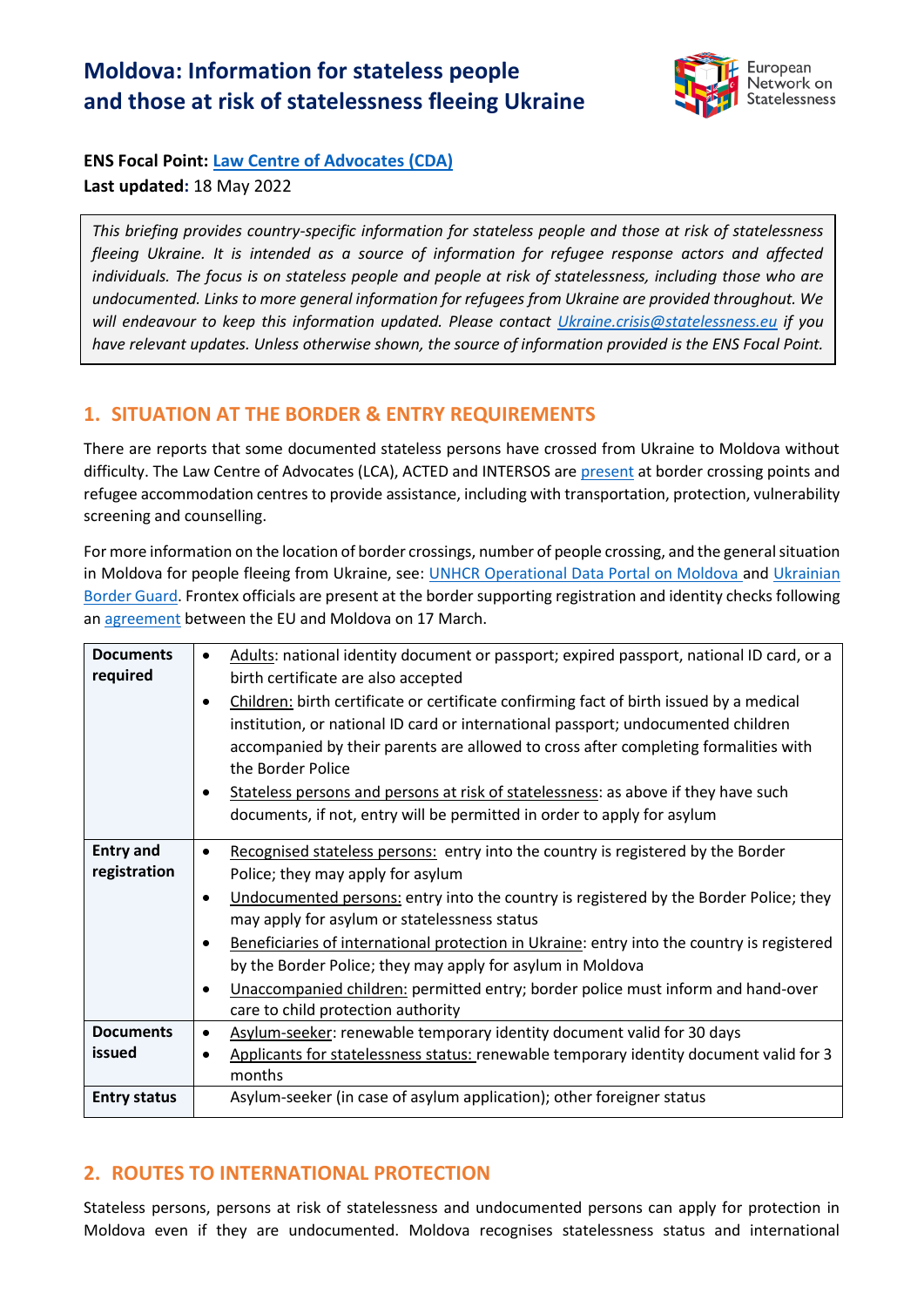protection granted by Ukraine. Moldova offers different forms of international protection: refugee status, humanitarian protection, temporary protection, and political asylum. Temporary protection is not currently accessible for people fleeing Ukraine, as the Government has not issued the implementing decision required to activate the procedure.

The routes to protection available to stateless persons and those at risk of statelessness are summarised below (see Section 3 for Statelessness Status).

|                                                        | <b>Refugee Status</b>                                                                                                                                                                                                            | <b>Humanitarian Protection</b>                                                                                                                                            |
|--------------------------------------------------------|----------------------------------------------------------------------------------------------------------------------------------------------------------------------------------------------------------------------------------|---------------------------------------------------------------------------------------------------------------------------------------------------------------------------|
| What is it?                                            | Protection under 1951 Convention<br>Relating to the Status of Refugees                                                                                                                                                           | Protection for persons who do not<br>meet 1951 Convention definition but<br>would be subject to serious risk upon<br>return                                               |
| Can stateless and/or<br>undocumented<br>persons apply? | Yes                                                                                                                                                                                                                              | Yes                                                                                                                                                                       |
| Where to apply?                                        | At border, police stations, detention<br>facilities, or Bureau of Migration &<br>Asylum                                                                                                                                          | Same as Refugee Status                                                                                                                                                    |
| <b>Procedure &amp; rights</b>                          | Application questionnaire, interview,<br>decision within 6 months, legal<br>assistance from NGOs, right to appeal,<br>interpreter provided, renewable<br>temporary ID for 30 days, right to<br>request work, school for children | Same as Refugee Status                                                                                                                                                    |
| <b>Rights upon</b><br>recognition                      | Remain in Moldova, obtain an ID card<br>for 5 years, travel documents upon<br>request for 2 years, work, study, social<br>insurance, practice own religion,<br>monetary aid                                                      | Remain in Moldova, obtain an ID card<br>for 3 years, travel document upon<br>request for 1 year, work, study, social<br>insurance, practice own religion,<br>monetary aid |

For more information, see:

- [Law Centre of Advocates \(CDA\)](https://cda.md/ru/2022/02/24/how-to-apply-for-asylum-in-moldova/)
- [Government help page on](https://dopomoga.gov.md/otvety-na-chasto-zadavaemye-voprosy-ru/) Ukraine
- [Bureau of Migration &](http://bma.gov.md/ro/content/solicitarea-azilului) Asylum (BMA)
- [Information center for refugees from Ukraine](https://simpals.999.md/help_refugees)
- KIND & Child Circle, [Note on unaccompanied children fleeing Ukraine](https://supportkind.org/wp-content/uploads/2022/03/Note-on-Unaccompanied-Children-Fleeing-from-Ukraine_Updated.pdf)
- Right to Protection, [Who are stateless persons who fled Ukraine after the Russian invasion on 24 of](https://r2p.org.ua/stateless-persons-fled-ukraine-after-2022/?lang=en)  [February, 2022](https://r2p.org.ua/stateless-persons-fled-ukraine-after-2022/?lang=en)

#### **3. STATELESSNESS DETERMINATION AND PROTECTION STATUS**

For stateless people, it is important to determine both a claim for international protection and their statelessness. Each application should be assessed and both types of status should be explicitly recognised so that even if international protection ceases, the person remains entitled to protection as a stateless person. Statelessness determination should be conducted either in parallel with or following the refugee status determination, with due regard to the primacy of the asylum claim and the principle of confidentiality for refugees in statelessness determination procedures. For more information, see: [ENS briefing on statelessness](https://index.statelessness.eu/sites/default/files/ENS-Statelessness_determination_and_protection_in_Europe-Sep_2021.pdf)  [determination & protection in Europe.](https://index.statelessness.eu/sites/default/files/ENS-Statelessness_determination_and_protection_in_Europe-Sep_2021.pdf)

Moldova has a dedicated Statelessness Determination Procedure and statelessness protection status. The procedure is summarised in the table below. For more information, see: [ENS Statelessness Index Moldova.](https://index.statelessness.eu/country/moldova)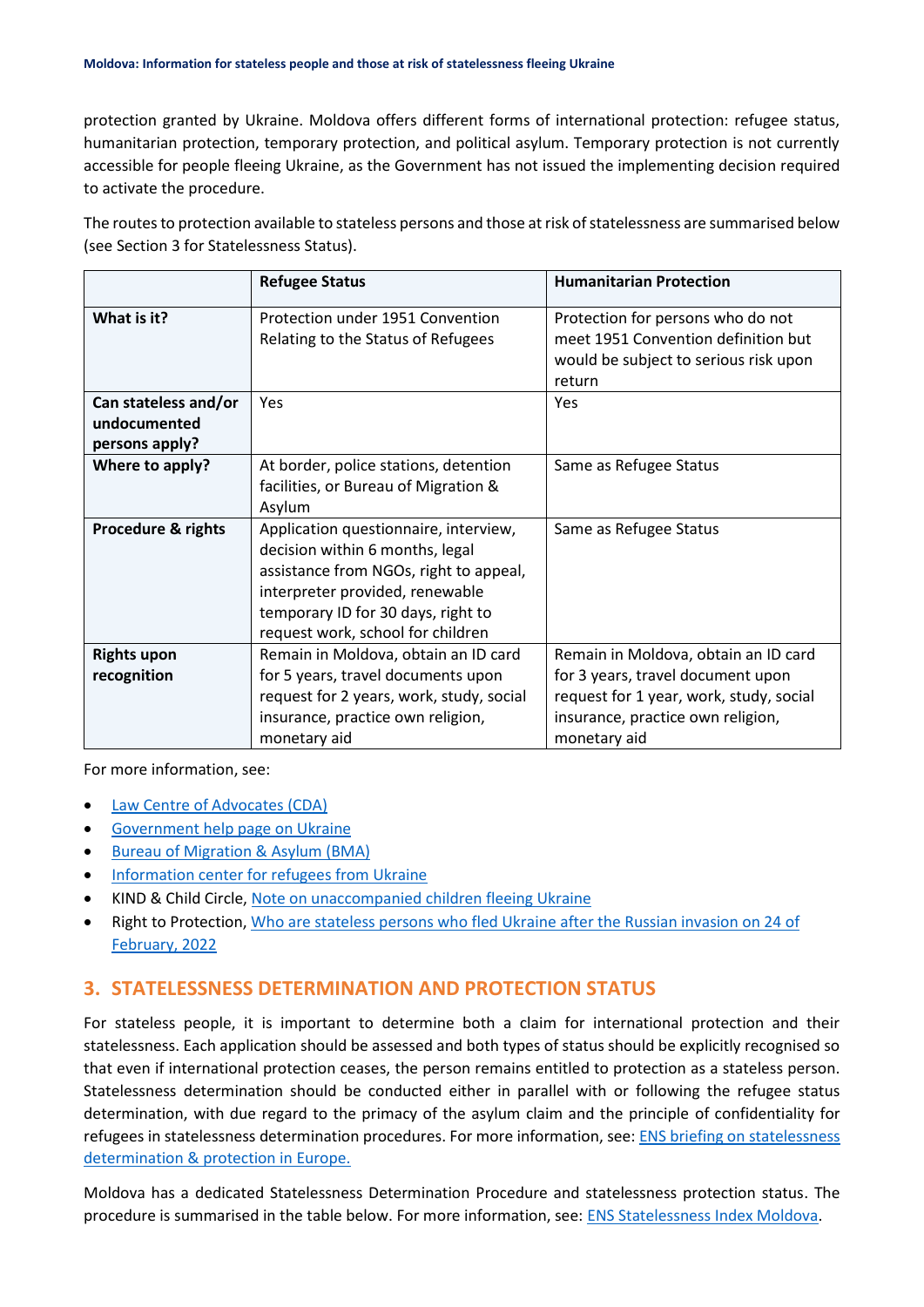|                                | <b>Statelessness Status</b>                                             |  |
|--------------------------------|-------------------------------------------------------------------------|--|
| What is it?                    | Protection under the 1954 Convention Relating to the Status of          |  |
|                                | <b>Stateless Persons</b>                                                |  |
| Can stateless and/or           | Yes.                                                                    |  |
| undocumented persons apply?    |                                                                         |  |
| Where to apply?                | At Bureau of Migration & Asylum (no time-limit); applications cannot    |  |
|                                | be made at the border                                                   |  |
| <b>Procedure &amp; rights</b>  | Ex officio, in person, oral or written application, interview, decision |  |
|                                | within 6 months (may be extended to 12 months), legal assistance from   |  |
|                                | NGOs, right to appeal, interpreter provided, temporary ID document,     |  |
|                                | right to work, housing, right to social security if working             |  |
| <b>Rights upon recognition</b> | Permanent residence, rights in line with nationals (travel document,    |  |
|                                | family reunion, work, secondary & higher education, social security,    |  |
|                                | healthcare etc.)                                                        |  |

# **4. REQUIREMENTS FOR ONWARD TRAVEL TO THIRD COUNTRIES**

People who apply for international protection in Moldova must [hand over](https://www.refworld.org/docid/4a27c07b2.html) their identity documents, including travel documents, so may not leave the territory of Moldova during the application process. People holding a passport may [enter](https://dopomoga.gov.md/otvety-na-chasto-zadavaemye-voprosy-ru/) Romania from Moldova. People without a valid passport may enter Romania by applying for asylum. With the support of UNHCR and IOM, Moldova and Romania bega[n an initiative](https://data2.unhcr.org/en/documents/details/91283) on 10 March 2022 to accelerate the transfer of people fleeing Ukraine from Moldova to Romania, and other EU Member States [have started transfers](https://euaa.europa.eu/sites/default/files/publications/2022-03/2022_situational_update_13_Ukraine_EN.pdf) of displaced persons into their territory under the EU Solidarity Platform. In the context of this Platform, 16 European countries - Austria, Bulgaria, France, Germany, Greece, Ireland, Italy, Latvia, Lithuania, the Netherlands, Portugal, Spain, Norway, Iceland, Liechtenstein, Norway and Switzerland - [have](https://data.unhcr.org/en/documents/details/93039)  [pledged](https://data.unhcr.org/en/documents/details/93039) to transfer 19,870 refugees from Moldova. So far, a total of 1,616 persons were transferred from Moldova.

# **5. OTHER RELEVANT INFORMATION**

[Mechanisms for emergency cash distribution](https://data2.unhcr.org/en/documents/details/91283) have been set up with the support of UNHCR, the Moldovan Government, and NGOs. A one-off cash grant for 50,000 host families is also being established.

There ar[e reports](https://www.hrw.org/news/2022/05/25/moldova-romani-refugees-ukraine-face-segregation) of discrimination against Romani people indicating that Moldovan authorities house Romani people separately from other persons fleeing the war in Ukraine and deny them housing at government-run facilities.

# **6. ORGANISATIONS ASSISTING STATELESS PEOPLE**

| <b>Law Centre of Advocates</b>                   | <b>UNHCR - Moldova</b>                          |
|--------------------------------------------------|-------------------------------------------------|
| https://cda.md/                                  | https://www.unhcr.org/md/                       |
| Statelessness hotline: +37369906400              | mdachhr@unhcr.org                               |
| Asylum hotline: +37368828180                     | Green line (free helpline): +37380080011        |
| Info page for Ukrainians: КРАТКИЙ СПРАВОЧНИК ДЛЯ |                                                 |
| БЕЖЕНЦЕВ/ОК ИЗ УКРАИНЫ В МОЛДОВЕ - СDA           |                                                 |
| <b>Government help page for Ukrainians</b>       | <b>Government Asylum webpage for Ukrainians</b> |
| https://dopomoga.gov.md/index.php                | http://bma.gov.md/ro/content/%D0%B2%D0          |
| Hotline for Migration agency (from Moldova):     | %B0%D0%B6%D0%BB%D0%B8%D0%B2%D0%                 |
| +3780001527                                      | <b>BE</b>                                       |
| Hotline for Migration agency (from Ukraine):     | Hotline: +37380001527                           |
| +37322820007                                     | Facebook group:                                 |
|                                                  | https://www.facebook.com/groups/3476150         |
|                                                  | 63908402                                        |